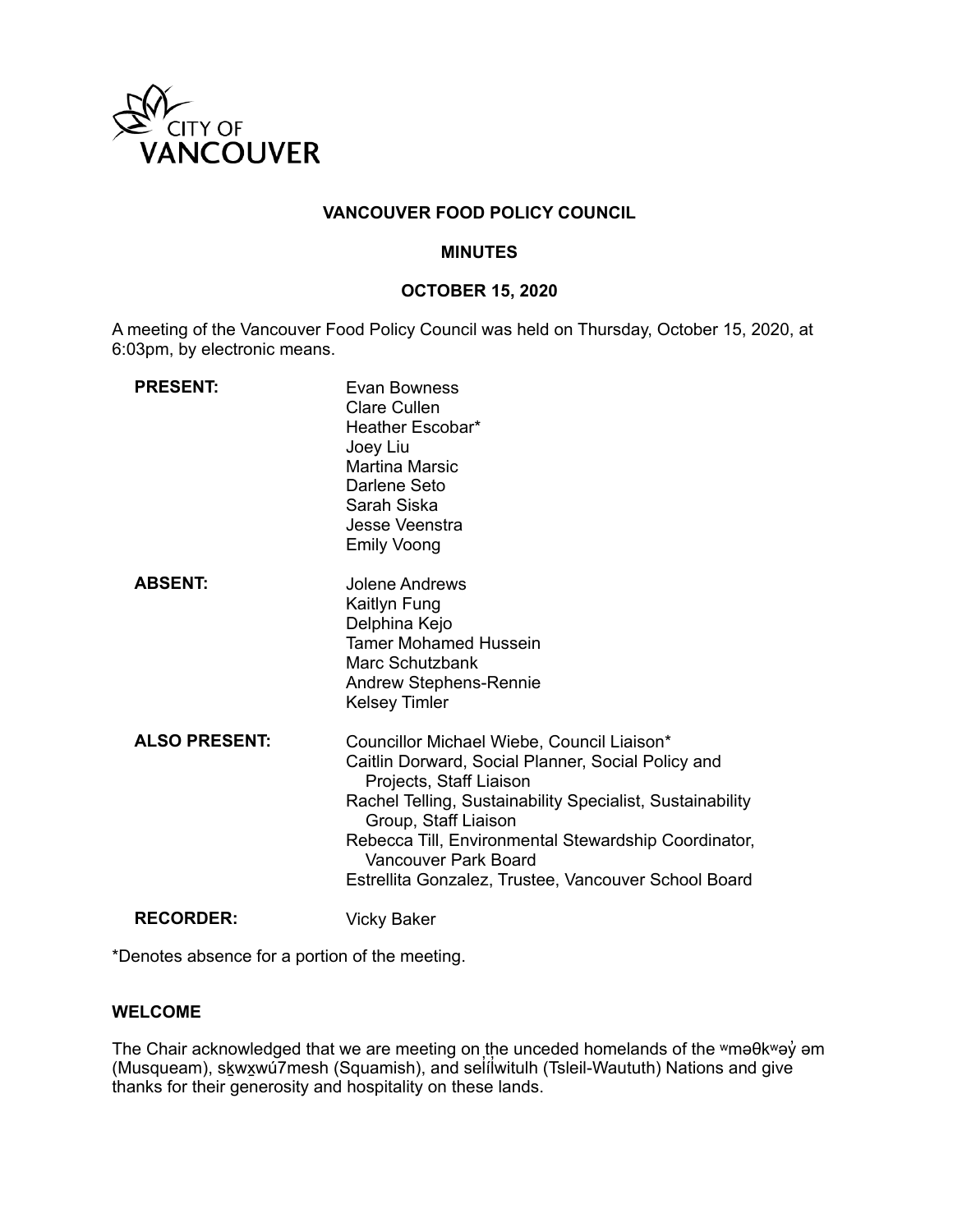# **Approval of Minutes**

MOVED by Martina Marsic SECONDED by Clare Cullen

> THAT the Vancouver Food Policy Council approve the Minutes from the meeting of September 10, 2020, as circulated.

### CARRIED UNANIMOUSLY

## **1. Roundtable introductions**

Members and two guests introduced themselves. Staff reviewed WebEx guidelines.

## **2.1 Liaison Reports**

- Councillor Wiebe
	- $\circ$  ['Circular cities'](https://council.vancouver.ca/20201007/documents/pspc13.pdf) motion was passed and included food elements as a component to reduce GHGs and increase green jobs. VFPC can have input into this process.
	- o Van Plan has moved to next phase, and will do consultation in the fall on 'complete neighbourhoods' and how to ensure food assets (food drop off, access, hampers, markets, etc.) are kept in each neighbourhood to ensure fresh and healthy food.
	- $\circ$  Passed Homelessness Action Strategy residents will move into different forms housing that will include food programs.

## **Discussion**

- Vancouver Economic Commission has been working on and promoting the circular economy, and will actively continue to work on it through the motion.
- Homelessness strategy some will move to Jericho lands, the City will work with partner organizations to ensure 3 meals/day are delivered. There is an action in the DTES plan about non-market housing having cooking facilities
- Van Plan public engagement is going into phase 2 (identifying goals), with many food-related actions. Staff will bring ideas based on phase 1 engagement. The motion specified specific points that engagements should include, although it has not been finalized.
- This planning process is less specific than the OCPs developed by some neighbourhoods, and looks at what defines a 'complete community'. It was noted that not every neighbourhood needs every element and that an equity lens is needed.
- Councillor Bligh no update available
- Commissioner Dumont– no update available
- Trustee Gonzalez
	- $\circ$  Adapting to COVID has taken many staff resources. The VSB Food program has been running throughout and continues to deliver food to families. It is unclear when the ad-hoc committee on food will resume, as staff time needs to be prioritized. That work is tied to the Long Range Facilities Plan including gardens and kitchens, and after-hours access so schools are part of the community.
- Rebecca Till (PB staff)
	- $\circ$  NMF has reopened to support community projects. Criteria has changed to allow other types of project, but on Parks land only.
	- o Continue to support installation at Strathcona by the Indigenous Food Working **Group**
	- $\circ$  LFAP consultant team has been hired, and will engage with VFPC at Nov 12 meeting.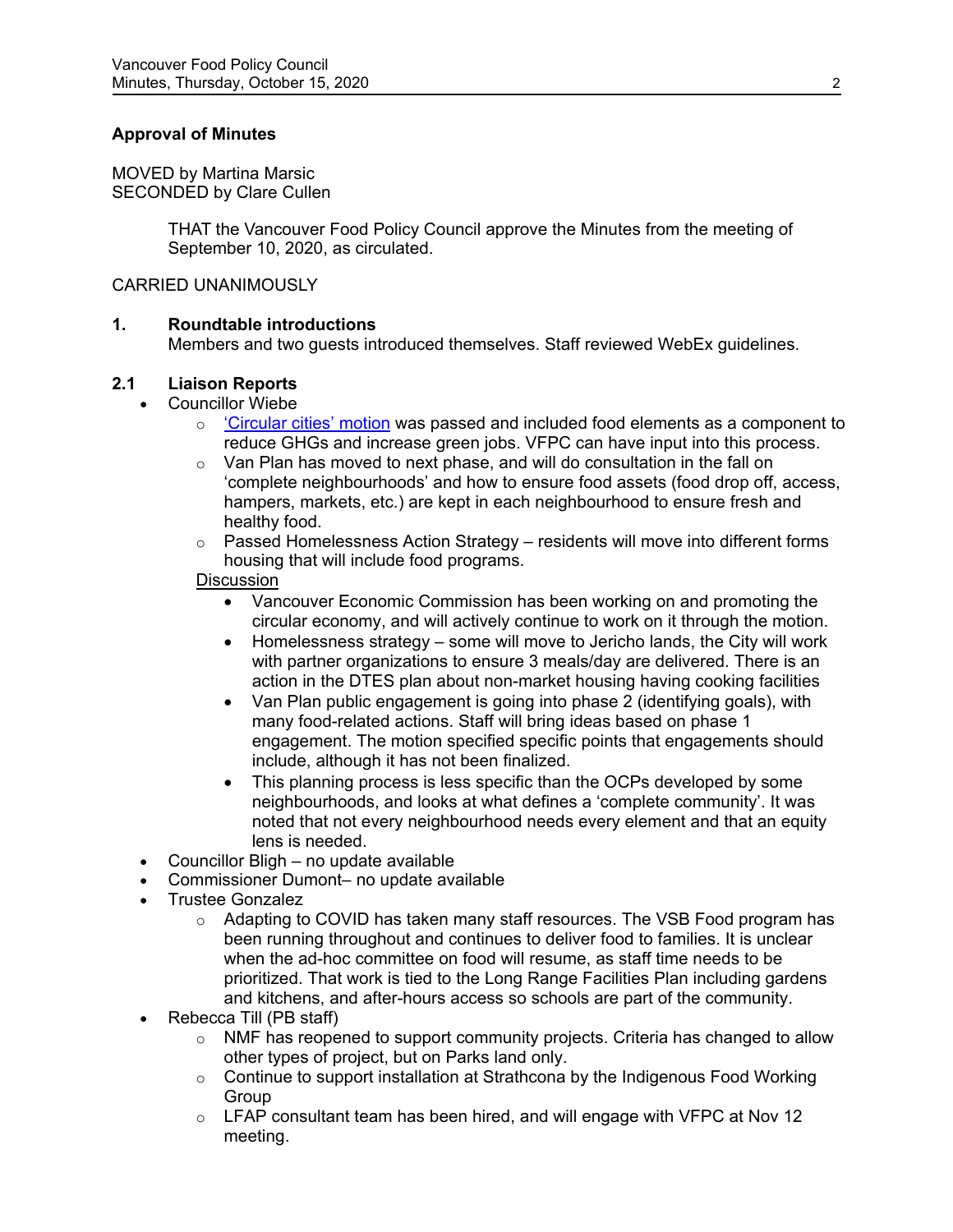- o Food production at Sunset may continue in 2021.
- o Affordable produce market established with Kiwassa NH
- $\circ$  Staffing Katelyn's position has not been filled, and process are slowed due to reduced capacity.

# **Discussion**

- The Park Board worked with City and the Kiwassa Neighbourhood house, and other partners to ensure adequate infrastructure and expedite permits to host the market in the field house at Pandora Park.
- Rachel Telling (Sustainability Staff)
	- $\circ$  The climate emergency action plan will go to council Nov 3. This 10-year plan aligns with the IPCC 1.5 deg. warming [see draft circulated in advance]. A key aspect is to amplify the City's work, particularly with food, to have greatest impact.
	- $\circ$  Greenest City grants will open shortly to support work on climate and equity.
- Caitlin Dorward (SP staff)
	- o Update on Class 8 sites is forthcoming
	- $\circ$  Has been in touch with Clerks' office, who requests agendas one week before meeting to be posted online. Caitlin will share a new template.
	- $\circ$  Vancouver social infrastructure strategy ACTION: Caitlin will ensure the VFPC is invited. Strategy will look at facilities for and services by non-profits to help the community meet their needs, and will chart long-term goals for securing and maintaining these spaces.

# **2.2 Working Group Updates**

- Leadership Team no updates
- Food Waste no updates
- Food Cultivation/UrbanAg -no updates. World Soil Day is Dec 5; potential for action.
- Children & Youth members have been active in advocacy but have not met formally. School food is mentioned in the NDP and Green party platforms.
- Development/Retail members spoke in favour of the food friendly neighbourhoods motion, and will follow up with Caitlin on further engagement and how to provide support. The hope is that Social Policy will lead the response however capacity is limited. The LFS summary provides policy precedence for supporting food retail, and may fit with Vancouver Plan.
- Community Food Programming met for discussion; no new actions.

# **3. Matters requiring discussion**

## **3.1 Victoria Urban Food Table** - Alex Hamed and Aaren Topely [backgrounder sent in advance]

Caitlin provided background on two similar initiatives [see appended descriptions]. Surrey's Yard to Garden Program provided garden kits and sites to pick up soil, seeds, and get guidance. With COVID, they were unable to begin until Aug, and planted later season crops. In Vancouver, the Park Board grew food at golf courses, Van Dusen, and Sunset Nursery for the City's meal programs. It is estimated that 5000-6000lbs of produce were supplied.

Aaren began by acknowledging that current food systems have displaced indigenous people and stewardship of the land. The Victoria Urban Food Table is an advisory group to City council, and worked to pass a motion in April 2020 to grow and distribute seedlings to residents.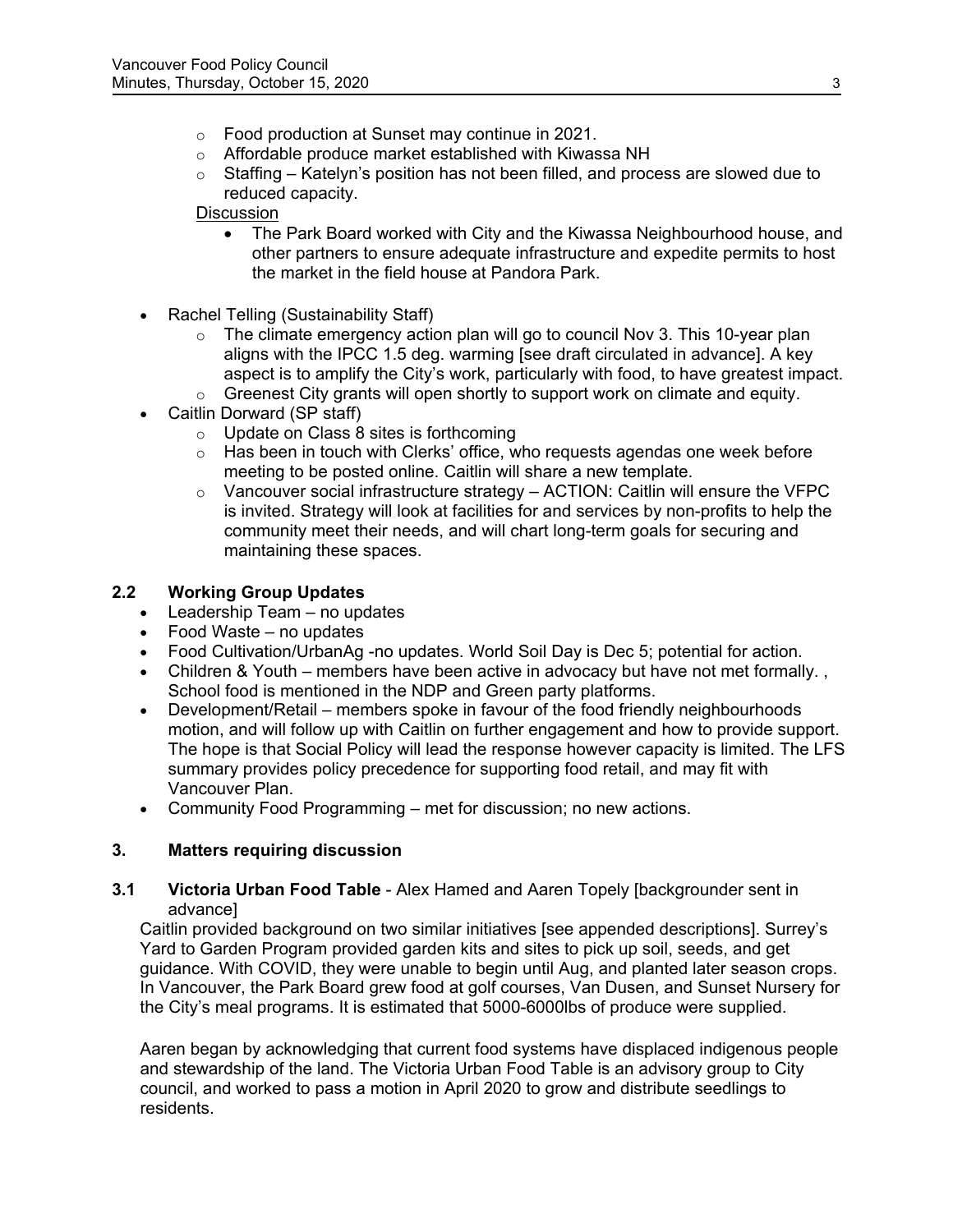The initiative was in response to COVID and built on previous work to use the City's infrastructure to support urban agriculture. Funding was provided to five groups that serve people in the target demographic. Seeds (27 varieties) from local farms were grown and community partners delivered seedlings, including to school sites. Multilingual educational videos were also produced. While it was challenging to work with multiple city departments and the impact on food security may be minimal, the project increased partnership development to strengthen community and increase the quality of life for residents. The support of City council and staff was key to the success.

## **Discussion**

- Funding provided to community organizations was reallocated from garden volunteer coordinator grants. A coordinator was hired to catalyze the project, and CRFAIR contributed honoraria and production of the videos.
- Is there data about the success of distributing knowledge in an agricultural setting? The evaluation was co-created and had about 200 responses that indicated increase to healthy food, improved quality of life, etc. The evaluation is being concluded and will be presented to Council in December.
- Recognizing that those with low income/homeless often do not have a lot of time or space to grow food, the target audience was those who have the capacity to participate, rather than to reduce acute food insecurity. Working with partners to grow food for vulnerable populations using public land is an issue that will be explored.

# **3.2 DTES Food Sovereignty Coop – Sammy Pranteau and Jill Ratcliffe**

The speakers introduced themselves and the [SRO Collaborative,](https://dtescollaborative.org/) which began with the opioid response, to empower tenants to be agents of change. COVID funding allowed for more staff and organizing.

There was a recognized need to protect people during COVID. New partnerships have been developed with organizations doing food support to create a network of food resources for tenants. About 7500 hot meals and over 1000 hampers have been provided. The work builds a tenant-directed support network that aims not to replicate the charity model, but to empower those affected. Working in borrowed space, shared infrastructure was considered to provide stability for work toward food sovereignty. An infrastructure needs assessment was done, and included cultural needs, e.g. to process meat.

It was recognized that to achieve food sovereignty, collaboration with all nations is needed as well as an understanding of the relationship with the land and animals, and teachings are offered. Tenants are paid for their work. The goals are: 1) Build capacity to meet communityidentified needs 2) Ensure access to culturally appropriate food 3) Build DTES indigenous leadership and governance 4) DTES employment and training, and 5) Build indigenous food sovereignty community facility in DTES. Guiding principles include elder governance, dignity, respect, community-led.

## **Discussion**

- Policy changes are needed with respect to health regulations and meat processing.
- Additional needs include finding space with dry storage and a walk in fridge.
- Suggestions for VFPC support include writing a letter of support, connecting with relevant expertise, or advocating to Council for a bylaw change.
- ACTION: The discussion will be moved to email to identify main points and raise at Nov meeting.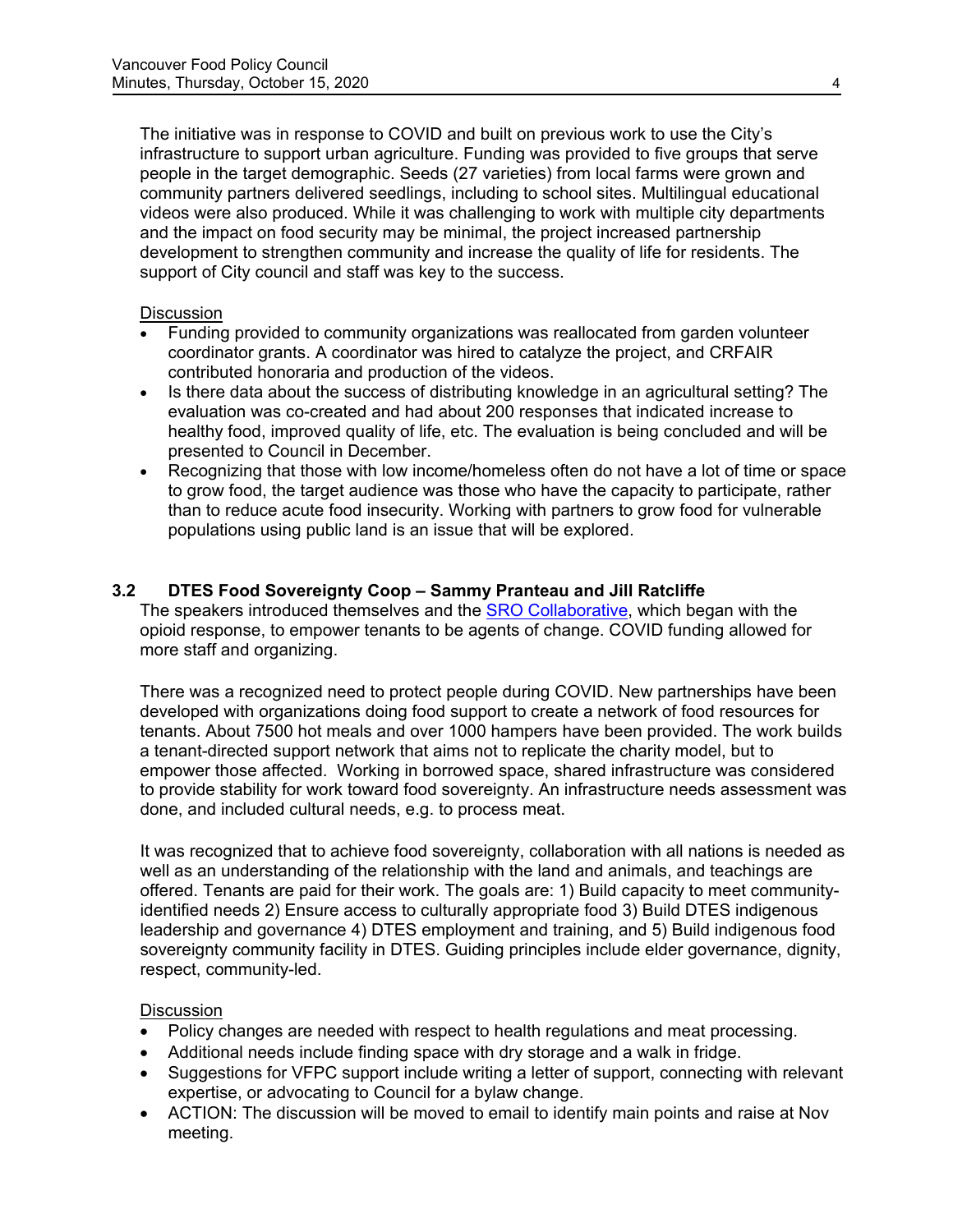## **3.3 First We Eat film screening**

There is potential to do a screening at the Van City theatre; ACTION: Jesse will put Kelsey in touch, who will follow up through email. Now that the film has been released, an online screening may be possible.

## **3.4 Earthsave Good Food City declaration** – tabled.

### **3.5 Food Waste Working Group Motion**

Prior to this item, Heather Escobar left the meeting and did not return. As quorum was lost, the formal part of the meeting adjourned.

A motion was passed in July, however the final version is substantially different and needs a revote. The item will be added to the Nov agenda. It was recommended that the VFPC avoid passing motions that are not finalized.

### **3.6 Admin – December meeting and extension of term**

Recognizing the time lost, the City has asked advisory groups to continue to April 30, 2021. Members were reminded that not all groups meet monthly, and that the VFPC does not normally meet in December.

The VFPC will need to consider finalizing existing work (including input to the LFAP), recruitment and the transition to the next council. The Leadership Committee is currently operating with limited capacity. Staff are in discussion with the Clerk's office on meeting support for the VFPC as part of a review of all advisory councils. The VFPC will be engaged in the review, including reflections on the new criteria for advisory groups.

ACTION: Members are asked to complete a spreadsheet outlining their preferences and capacity until the end of term. It was noted that the limit to the number of terms served begins with this term, and all members are eligible to reapply.

It was noted that the VFPC typically does engagement around the election, however given the short time frame, does not have time before the current provincial election.

### **Next Meeting:**

| DATE:  | Thursday, November 12, 2020       |
|--------|-----------------------------------|
| TIME:  | $6:00 \text{pm} - 8:30 \text{pm}$ |
| PLACE: | WebEx Online                      |

\* \* \* \* \*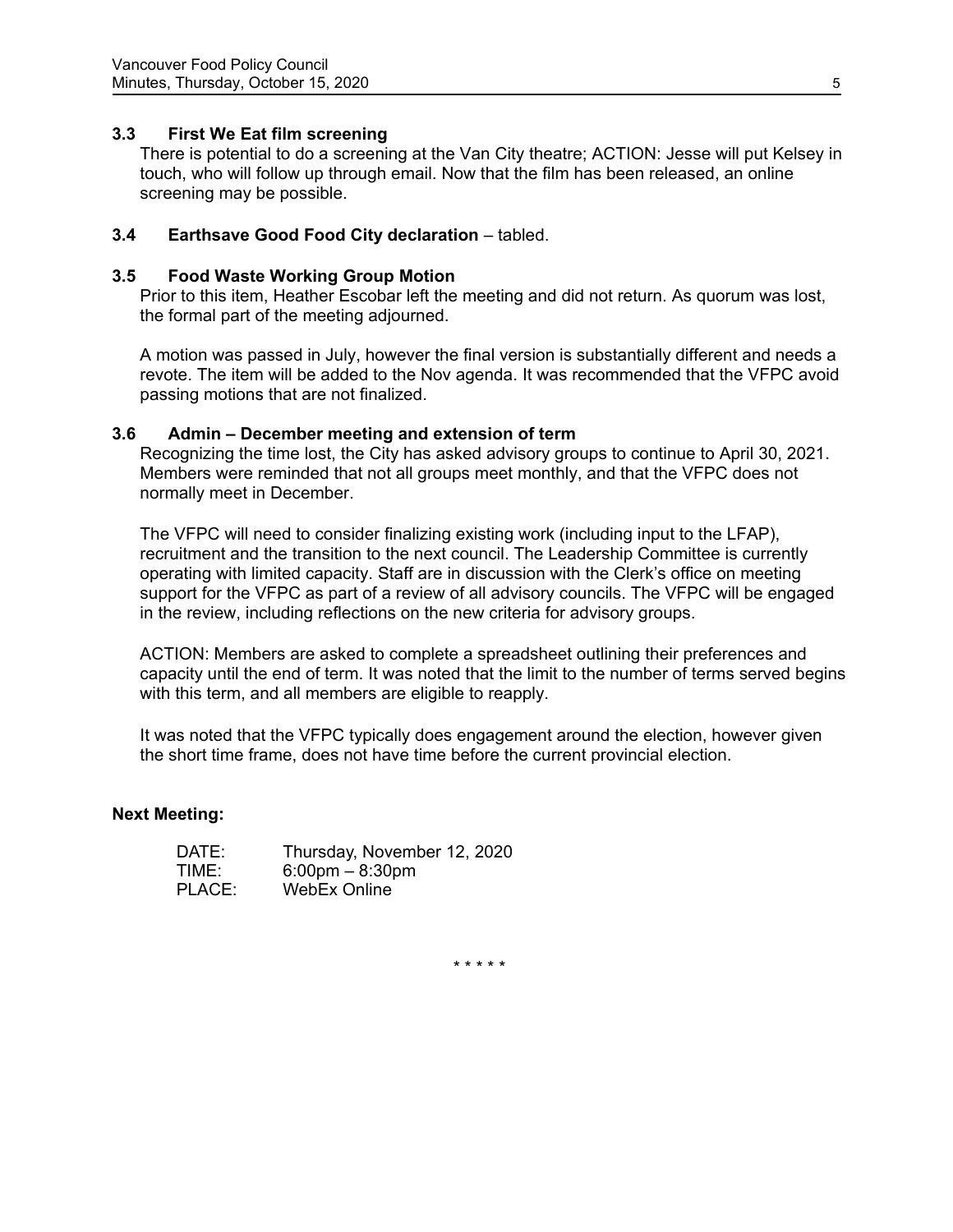# Vancouver Park Board Food Growing Initiatives in Response to COVID-19

*Information for this summary was gathered from Park Board staff including Ema Tanaka (Acting Garden Director of VanDusen Botanical Garden, Bloedel Conservatory and Queen Elizabeth Park) , Bruce Macdonald (Superintendent - Sunset Nursery and Bloedel Conservatory), and Mark Halyk (Food & Beverage Operations Team Leader) in Sept. 2020. A short video about the Sunset Nursery portion of the project can also be found [here.](https://www.youtube.com/watch?v=6y9PRmjPLQI)*

#### **Background**

Over the summer of 2020, the Vancouver Park Board leveraged its access to land and growing expertise to establish several food-growing sites to provide fresh produce for COVID-19 response initiatives.

#### **What was implemented and how?**

At the start of the Covid-19 pandemic, facing reduced staffing levels resulting from City-wide budget cuts, the Park Board's Sunset Nursery adjusted its typical production cycle accordingly. Under this adjustment, the Nursery was producing only about 60-65% of their normal volume of nursery products. This freed up room in the greenhouses and outside, making room for production of vegetable seedlings and a pop-up farm producing vegetables on site.

Vegetable seedlings were grown for four Park sites—Langara, McCleery and Fraserview Golf Courses, and VanDusen Garden - where they were transplanted out into raised beds and in-ground gardens maintained by Park Board staff. The pop-up farm at Sunset Nursery itself included 34 "plots" made out of 3-yard Bagster curbside waste bags, 45-50 pots (for tomatoes, cucumbers, basil and squash) and a small watermelon hill. The curbside waste bags, donated by Waste Management, are normally used by homeowners to dispose of renovation and household debris but were able to be put to new use as costeffective growing containers.

The transition to a pop-up vegetable farm allowed staff to stay even busier than normal while contributing to a meaningful project. Funding was received to hire one extra staff over the summer, but overall the projects were possible because everyone stepped up to make it happen.

### **Outcomes - what was harvested and how was it used?**

Food grown at the Park sites were provided to several initiatives. Much was provided to residents of Cityowned and operated non-market housing in the form of food hampers and meals. These meals were prepared in golf-course kitchens, which had pivoted to this initiative while golf-courses were temporarily shut down. As of July, partnerships were also established with other organizations such as Fresh Roots and Grandview Woodland Food Connection, providing additional fresh produce for their respective food programs.

As of late September, Sunset Nursery was still harvesting late season crops and expected to be doing so for a few more weeks. Nursery staff feel it was a highly productive season, and estimate that they have grown about 5000-6000 lbs of food over the summer.

#### **Next steps**

Staff are now assessing overall project budgets and impacts and considering whether the initiatives will be repeated in 2021. The Local Food Action Plan renewal, kicking off in fall 2020, will provide a timely forum for considering the Park Board's long tem role in food growing initiatives such as the ones piloted in 2020.

#### **Pop-up farm at Sunset Nursery**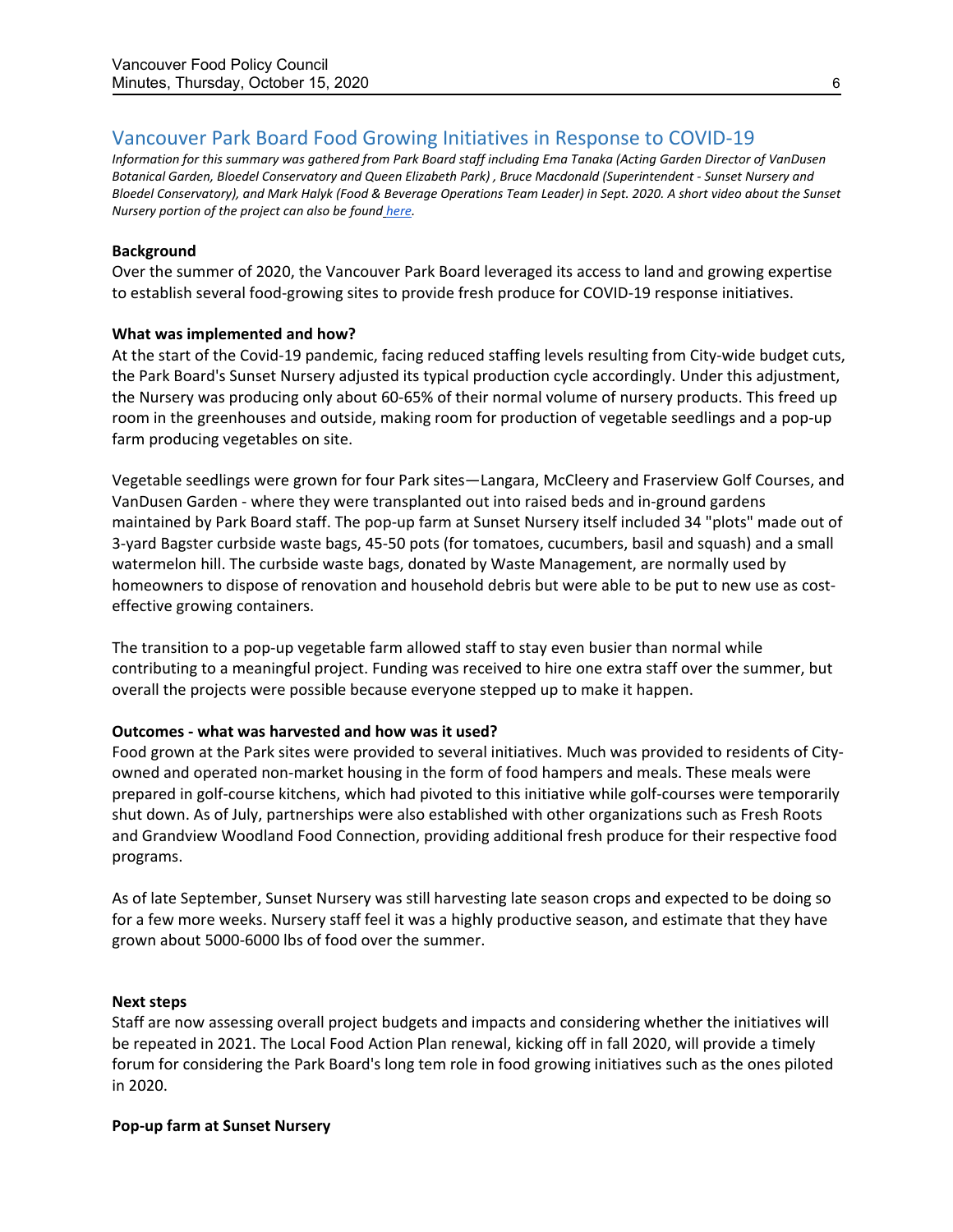

**Beautiful salads prepared for Non-Market Housing residents using Park Board produce**

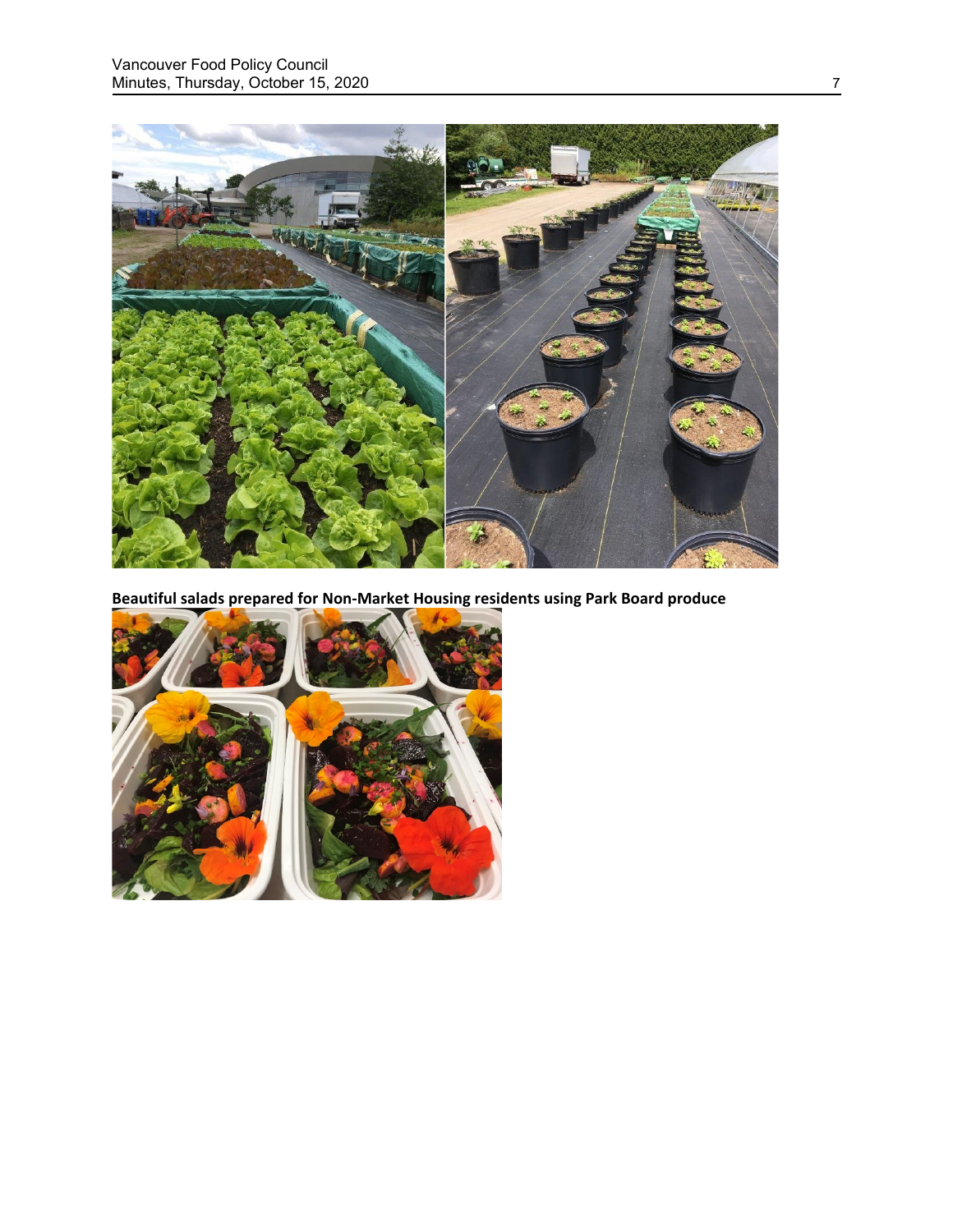# Surrey's Yard to Garden Program

<https://www.surrey.ca/about-surrey/community-initiatives/local-food-in-surrey/yard-garden-program>

*This program summary was written based on an interview with Erin Desautels, Sustainability Planner at City of Surrey on October 2, 2020.*

#### **Background**

In response to the COVID-19 impacts Surrey began experiencing, the Yard to Garden program was established to support residents to transform their yards into gardens with the goal of growing more food and feeding more people in the community. The program provided Surrey residents with materials and resources to grow vegetables at home, including soil, seeds, educational resources and gardening support. Gardeners were asked their willingness to donate their excess harvest to local food banks and community organizations.

#### **How and why it was implemented**

The idea for the program arose out of discussion at *Seeds of Change Surrey -* a food action coalition that includes City of Surrey, Fraser Health, and school board staff, as well as community organizations in its membership. *Seeds of Change* recognized that COVID-19 was exacerbating pre-existing food insecurity issues and that, in addition to charitable food response, interventions that would improve food system capacity and literacy were needed.

At the same time, municipal food growing initiatives in Brampton, Ottawa, Victoria, and elsewhere were making headlines. Inspired by these, a project concept was developed that took into account the Surrey context - few community gardens, many residential areas with private growing space, and no city-run nursery. Surrey Sustainability Office staff received approval to lead the program in collaboration with the many Seeds of Change partners and funding was secured from the United Way of the Lower Mainland. Input and advice from members of Victoria's Urban Food Table helped shape the program and inform logistical planning.

Internally, support from the Surrey EOC and City Manager was key to getting the program going. Partnerships with the City of Surrey parks division was also critical, as the Sustainability Office itself didn't have access to necessary equipment and staff resources for implementation.

#### **Program details**

Surrey residents were invited to sign up to receive growing kits via the City's existing online parks and rec registration system. Three pickup locations were set up across the City for pickup, and pre-registered pickup times were set and staggered in order to minimize crowding and better enable physical distancing. The kit included soil, three varieties of seeds sourced from the BC Eco-Seed Coop, and a getting started guide.

A partnership with DiverseCity Community Resources Society also enabled 25 kits that included custom built planter boxes donated by the City to be delivered to residents who faced barriers to picking up the kits and didn't have access to in-ground growing space.

#### **Challenges and learnings**

Timing was challenging - even with support from management, community, and funders, the program did not roll out until August. However, despite concern that this was so far into the growing season, it was still well received and enabled people to be ready for cooler season gardening. The program was initially